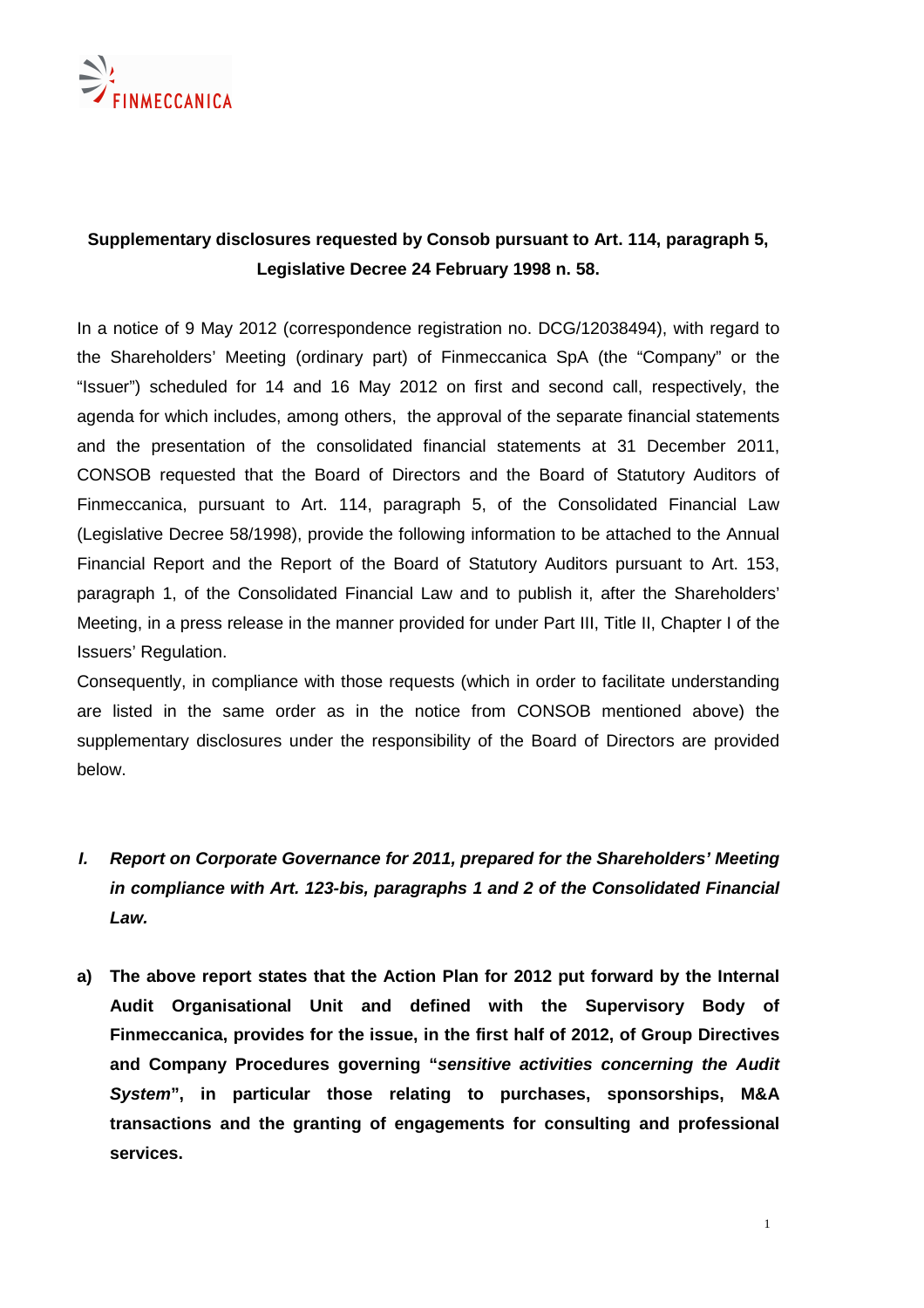**Please provide detailed information on the state of implementation of the 2012 Action Plan and, specifically, on the implementation of the above procedures and any updates on the initiatives taken to improve the Internal control System of Finmeccanica and its Group.** 

We can confirm that the following Group Directives and corporate Procedures – which are currently being prepared – will be issued by 30 June 2012 to better regulate governance of sensitive activities concerning the Audit System:

- a) New purchasing procedure for Finmeccanica Spa: update of the previous purchasing procedure issued in 2003 aimed at improving a number of aspects relating to controls and authorisations;
- b) Directive on sponsorships: a new Directive aimed at defining roles, responsibilities and traceability in the process of approving sponsorships;
- c) Directive on M&A transactions: a new Directive aimed at defining roles, responsibilities and traceability in the process for approving extraordinary finance transactions, with particular reference to transactions for the acquisition or sale of companies, businesses and branches of business;
- d) Directive concerning the granting of engagements for consultancy and professional services: a new Directive aimed at defining roles, responsibilities and traceability in the process of entering into consultancy and professional service contracts, other than those dealt with by Directive 17 regarding the "Execution and management of contracts in support of commercial activities with the Public Administrations, institutional clients and State-owned companies", issued on 8 February 2011;
- e) Directive concerning the management of complimentary items, hospitality, facilitating payments and entertainment expenses: a new Directive aiming at defining roles, responsibility and traceability in the management of these issues.

The adoption of the Directives under points (b) and (d) above will also entail a review to be completed by the end of 2012, of the sponsorship and consulting contracts in force in order to adapt them to the newly issued provisions.

Furthermore, on 9 March 2012, the Directive 21 regarding "Trade Compliance" was issued. It covers:  $(i)$  the import/export of equipment for military, dual or commercial use that is subject to specific regulatory requirements (with particular regard to ITAR, EAR, OFAC, EU Council and applicable laws in the UK and Italy); and (ii) programmes of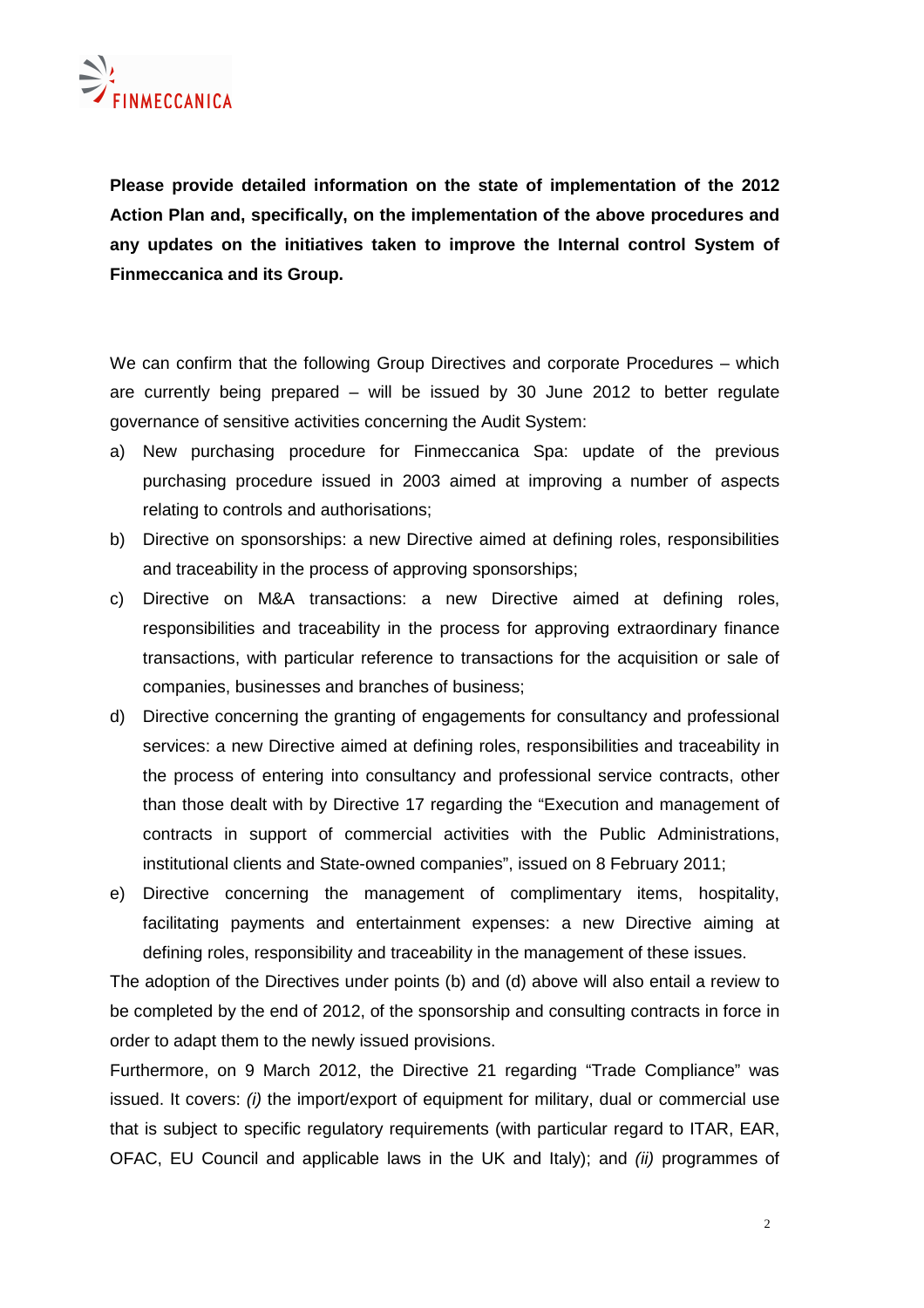

sanctions or other restrictive measures effecting Countries or individuals that are considered sensitive (particularly by the competent authorities in the US, EU, UK and Italy, as well as in accordance with UN Security Council resolutions).

The goal of this Directive is to establish a group-wide system of compliance. Therefore, Group's Companies involved in exporting activities, even if only potentially falling within the scope of application of the above mentioned regulations and programmes, must implement the Directive by way of a system providing for the adoption of specific Procedures.

**b) The above mentioned Report says that in 2011 the internal control system for financial reporting was further developed with a specific component for managing the risks of fraud. In particular, "a list of fraud schemes was identified (Fraud Library) classified by process and by risk macro-category […]. On the basis of a fraud risk assessment results, [...] existing controls were supplemented with additional controls deriving from the schemes defined in the Fraud Library". In addition, the Report states that "the monitoring plan (test) for the anti-fraud control components will be started in the first half of 2012 with specific checks.[ ...] Finally, the 2012 Action Plan provides for the issue of a Manual for the management of compliance with Law 262/05, including the component related to the management of risks of fraud ".** 

**Considering that the internal control system supplemented with the new risk of fraud management component could be fully operational in 2012, please provide detailed information concerning the coverage level of existing procedures compared with the fraud schemes identified by the Issuer in 2011, possible critical areas as of 31 December 2011 and the reasons why the internal control system was considered adequate to mitigate risks of fraud. In addition, please provide detailed information concerning the state of implementation of the above antifraud monitoring activities and the timetable for the issue of the above mentioned Manual.** 

The 105 fraud schemes identified (Group Fraud Library), which have been classified by process and by risk macro-category (fraudulent misrepresentation of the financial statements, misappropriation of company assets, bribery), include, among others, "preventive" checks, roughly 70% of which have already been included in existing and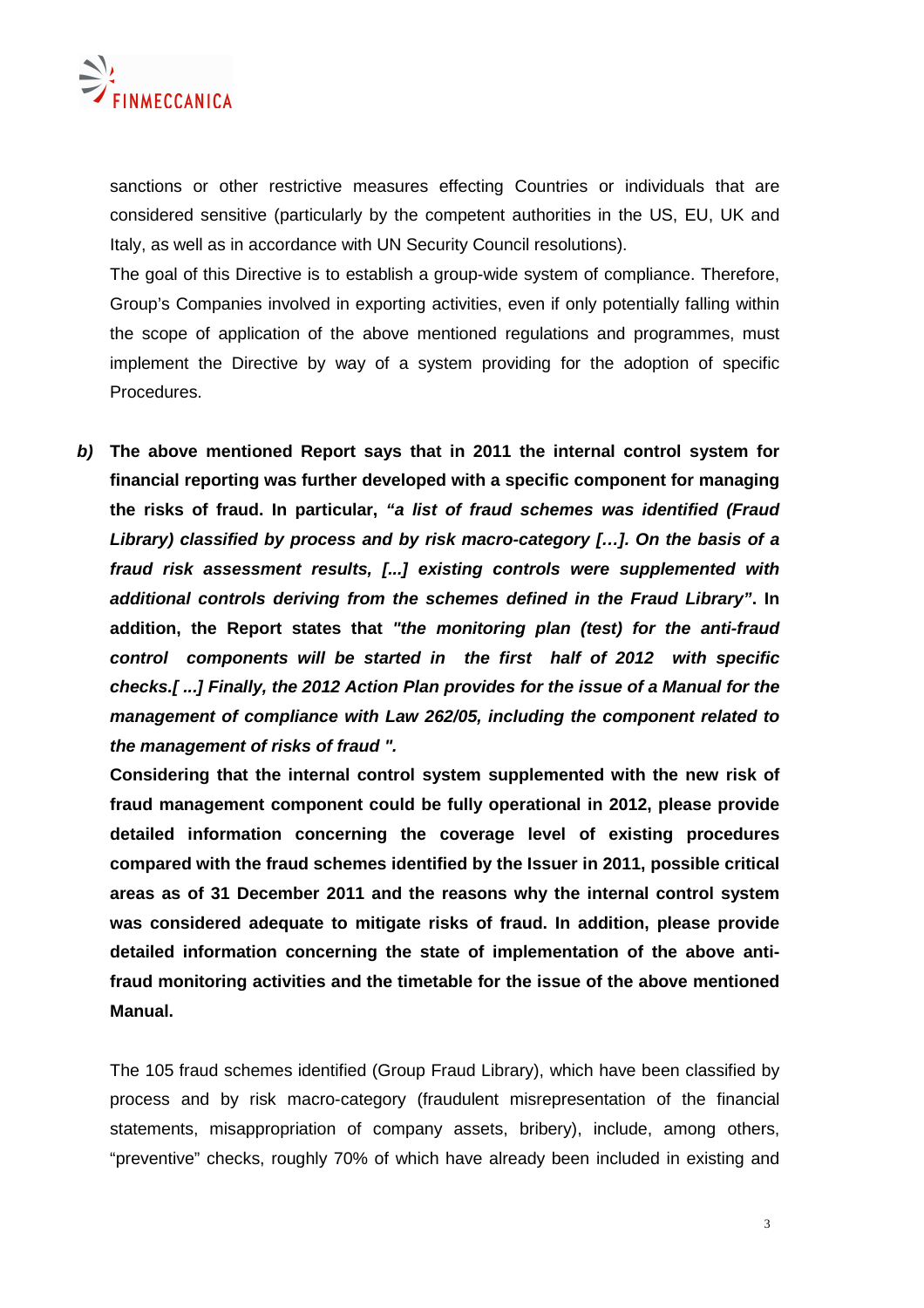

operating administration and accounting procedures (narrative). These checks have not found any particularly critical areas.

In addition, ,besides the routine audits conducted to ensure the actual application of administration and accounting procedures in preparing both the separate and the consolidated financial statements, the anti-fraud monitoring plan provides for both the test entity level controls (which monitor the anti-fraud monitoring environment at the company level) and the detection audits (aimed at detecting any fraud against the company) starting from June 2012. The detection audits, which are to be conducted on a rotation basis, will concern the processes that are of particular interest for the Group.

The internal control system has been deemed to be adequate, effective and operational in light of the considerations described above, the routine audits conducted and the actions taken in response to press news and investigations that have concerned the Parent Company, certain subsidiaries and certain senior managers of the Group.

The 2012 action plan provides for the issue by the end of September of a Manual for the management of compliance with Law 262/05, including the component related to the management of risks of fraud.

**c) The Report under consideration states that the subsidiary Selex Sistemi Integrati SpA granted an engagement to an independent third party (RlNA SERVICES SpA) to carry out technical services, currently under way, for the purpose of analysing the fairness of the value and the standard of the works carried out under the subcontracting agreements awarded by Selex Sistemi Integrati to the companies Arc Trade Srl, Print Sistem Srl, Techno Sky SpA and Renco SpA in the period from 1 January 2008 to 30 November 2011, for a total value of the orders of about €138 million. The report also includes the preliminary findings of the analysis conducted by RINA, as contained in an "Interim Report" issued by the latter on 20 March 2012.** 

**Please report the findings of the analysis conducted by RINA.** 

The engagement granted to RINA has been divided into two phases: Phase  $1 -$ Verification of the price fairness and estimated measurements (expected duration: four months); Phase 2 – on-site verification of the correspondence between the contractual agreements and actual performance (expected duration: four months).

Verification of the fairness of the value of subcontracting agreements must be performed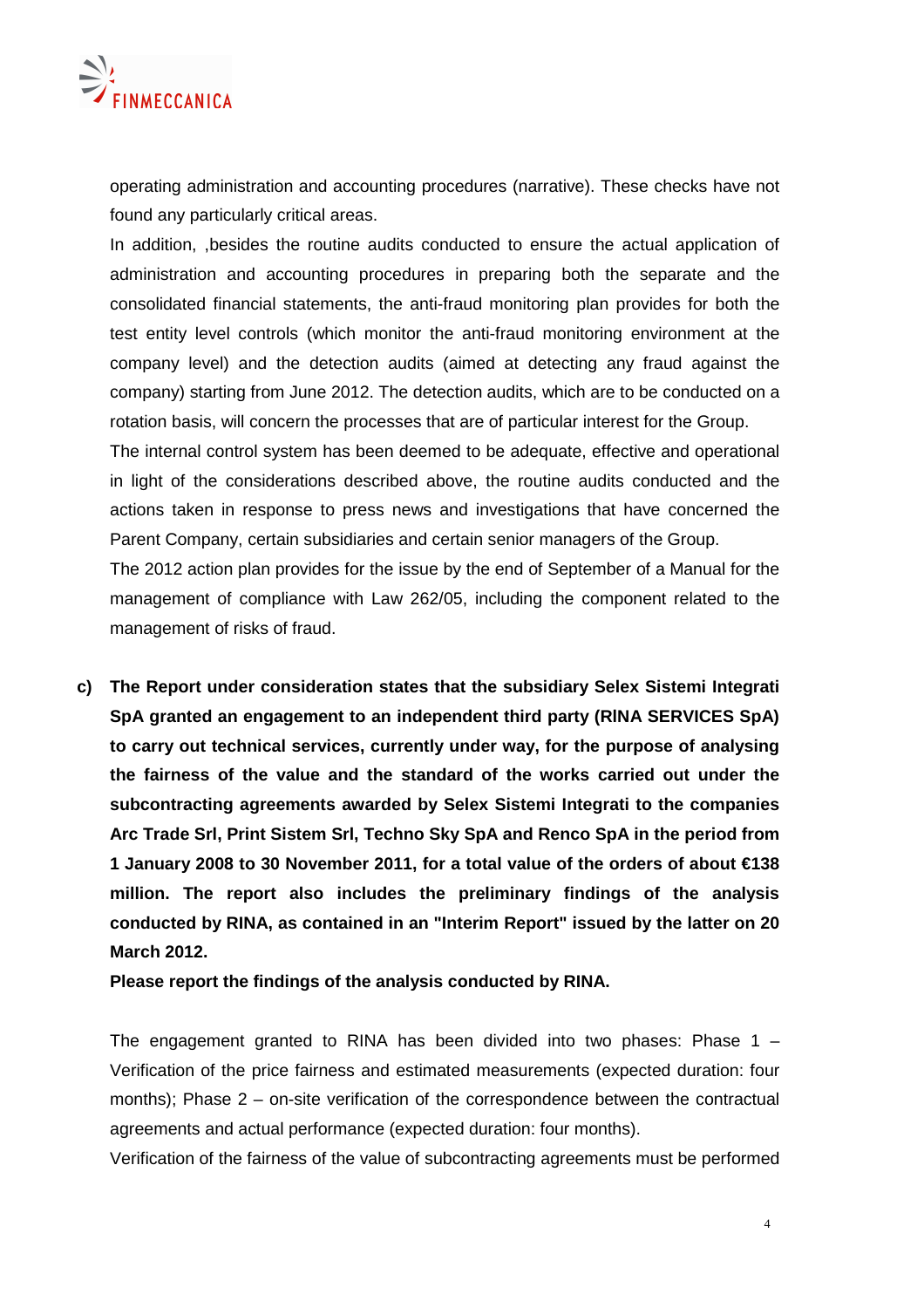

taking into account the different types of contracts: civil construction and related equipments; provision of hardware; software development and upgrades; setting-up services.

On 20 March 2012, RINA provided Selex Sistemi Integrati with an Interim Report based on an analysis of an initial set of contracts covering 76% of the total value of the orders included in the engagement. This interim report states that: (i) regarding the orders to be analysed both by RINA and the Internal Audit unit of Selex Sistemi Integrati, there were no discrepancies between the assessments of RINA and the results of the audit reports of Selex Sistemi Integrati, showing some critical issues regarding the relationships under consideration; (ii) regarding the orders analysed by RINA but not by Selex Sistemi Integrati, no significant anomalies were encountered.

The final outcome of the audit is to be presented in an Assessment Report currently being prepared by RINA.

**d) The Report on Corporate Governance notes that Selex Sistemi Integrati SpA engaged an external professional to assess possible shareholders' suits to file against the former directors of the company.** 

**Please provide an update on any shareholders' suits approved by the Shareholders' Meeting of Selex Sistemi Integrati SpA against the former directors of the company.** 

Selex Sistemi Integrati obtained an independent opinion from the professional engaged. In the opinion of the mentioned advisor, given the structure of management powers within the company, there is a theoretical basis for a shareholders' suit against the Chief Executive Officer in charge at the time of the events, whereas the nonexecutive directors and the Board of Statutory Auditors would not be liable.

As the events almost entirely regard years prior to 2011 and given the principle of the indivisibility of the damages claim against the Chief Executive Officer, the effective evaluation of the advisability of pursuing such a course will be conducted in a specific Shareholders' Meeting once the final opinion of RINA concerning the quantification of damages has been obtained.

Consequently, on the basis of the recommendations received, the Shareholders' Meeting of Selex Sistemi Integrati SpA, held on 10 May 2012, approved the financial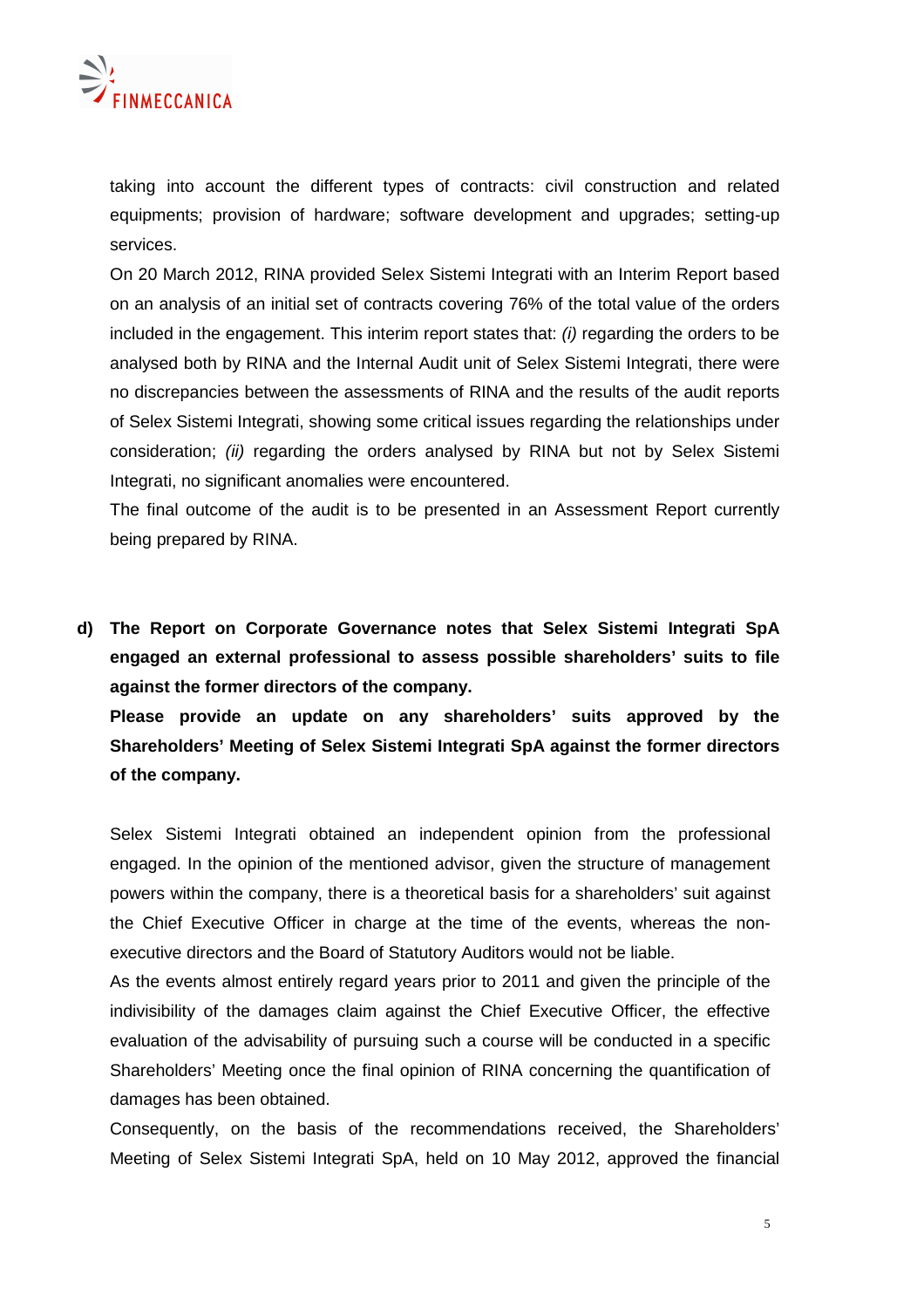

statements for 2011 without resolving about the pursuit of liability actions.

**e) The Report, with reference to the Parent Company and Group companies other than Selex Sistemi Integrati, states that "as regards the proceedings concerning a number of directors, managers and employees of Group companies […] any additional actions to defend the interests of Finmeccanica and the of Group companies are being considered."** 

**Please provide updated information on the "additional actions to defend" the interests of Finmeccanica and the Group companies that have be undertaken or that will be undertaken, with specific regard to the granting of engagements or other initiatives to assess possible liability actions and/or claims for damages against directors, corporate officers and/or members of the Supervisory Body ex Legislative Decree 231/01 of the Group.** 

As regards Selex Sistemi Integrati SpA, the company – in addition to the initiatives discussed above – sent five employees formal letters of disciplinary action. Following the disciplinary procedure, penalties were imposed, consisting of termination of employment in two cases and suspension in three cases. In addition, taking into account the findings of the Audit Reports mentioned above, the company engaged a law firm to seek, in the interest of the company, restitution of money unduly paid to a supplier.

With regard to the enquiries concerning other Group companies, between the date of publication of the financial statements at 31 December 2011 and today, no additional information has emerged that would justify, as things currently stand, undertaking additional actions to defend the interests of the Group, including any initiatives to file shareholder suits and/or other claims for damages against directors, corporate officers and/or members of supervisory bodies ex Legislative Decree 231/01 of Group companies.

Any other decision will be taken following completion of the enquiries.

**f) As indicated in the Report, in November 2010, Selex Sistemi Integrati SpA and a number of managers of the company received notices of investigation for, respectively, offences under Art. 25 of Legislative Decree 231/01, Art. 2 and Art. 8 of Legislative Decree 74/2000 and Art. 319 of the Italian Criminal Code. As**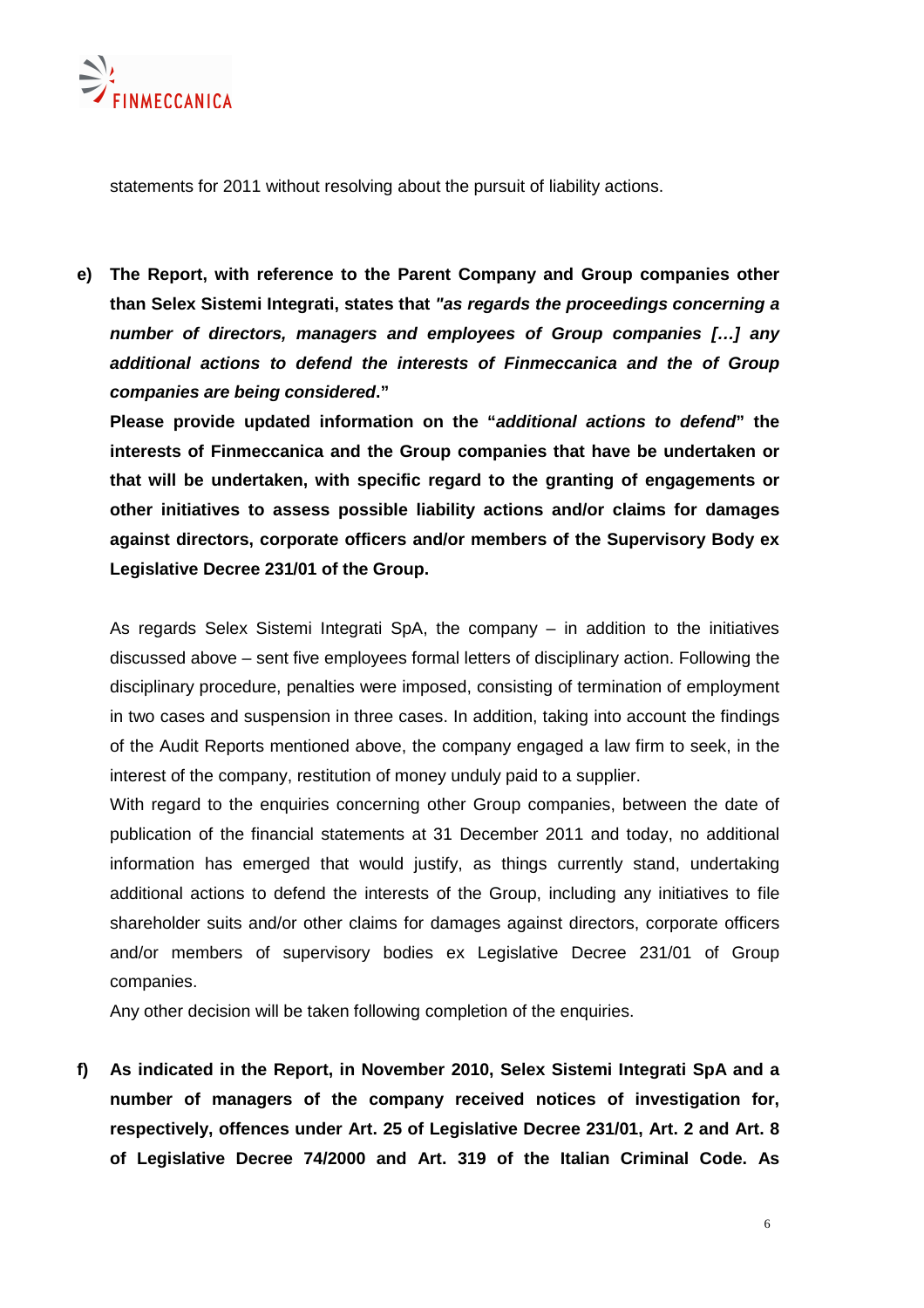

**announced by the company on 23 April 2012, Selex Sistemi Integrati SpA was notified of the findings of the preliminary investigation, according to which Selex is under investigation for the offence pursuant to Art. 25, paragraph 2, of Legislative Decree 231/01, in relation to Art. 321 of the Criminal Code, which is alleged to have been committed – as part of the award of contracts to the company by Enav SpA – by corporate officers in the interest and for the benefit of Selex. More specifically, that offence is alleged to have been committed in 2009 and 2010 by the Chief Executive Officer and the Sales Director in office at the time.** 

**Please provide adequate information concerning the measure containing the findings of the preliminary investigation.**

The above mentioned measure was issued by the Prosecution Office of the Court of Rome against, among others, Selex Sistemi Integrati SpA.

The notice indicates that Selex Sistemi Integrati SpA is under investigation for the criminal offence pursuant to Art. 25, paragraph 2, of Legislative Decree 231/01, in relation to Art. 321 of the Criminal Code.

Selex Sistemi Integrati SpA's legal counsels are currently examining the documentation filed by the Prosecution Office in order to obtain a more complete understanding of the allegations.

**g) The Report states that Selex Sistemi Integrati SpA initiated activities to assess the adequacy and define possible amendments of the Organisational, Management and Control Model pursuant to Legislative Decree 231/01.** 

**Please provide updated information on the state of implementation of the assessment of the adequacy and the amendment of the Model pursuant to Legislative Decree 231/01 of Selex Sistemi Integrati SpA.** 

**The Report also states that the existing 231/01 Organisational, Management and Control Model of Finmeccanica "is also a point of reference for other Group companies in the preparation of their own protocols".** 

**Please provide information on the intent to undertake an assessment and possible amendment of the compliance Model of Finmeccanica and the other Group companies.**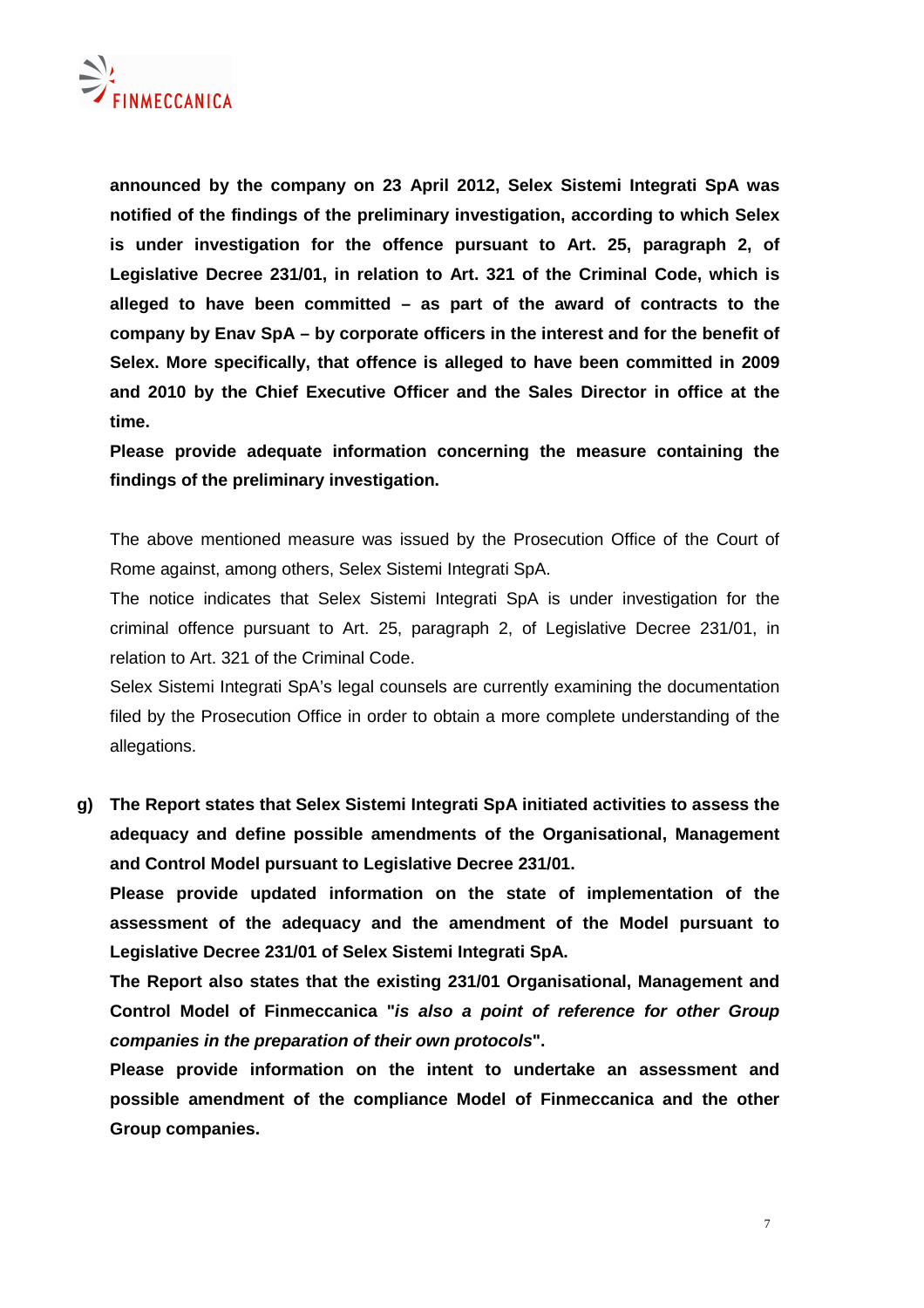

Selex Sistemi Integrati SpA has started a review of the Organisational, Management and Control Model pursuant to Legislative Decree 231/01 with the support of a criminal lawyer and a consulting firm, both with remarkable experience in this field. The review regards both the Model and the system of corporate procedures.

With reference to the review of the Model, the activity carried out so far has resulted in the drafting of an initial document that differs from the previous one in the general part, as for the systematic structure, the characteristics and the duties of the Supervisory Body and the structure of disciplinary and penalty arrangements; and in the special part as it is characterized by its organisation into "families" of criminal offences rather than by a "process" approach.

Such preliminary document will be further developed and supplemented with a review of the risk mapping, the consequent updating of sensitive areas, the preparation of examples of the possible ways offences relevant for the purposes of Legislative Decree 231/01, the gap analysis – which is currently under way – and bringing the Model in line with the new corporate organisation and the system of delegated powers, which is still being implemented.

As for the system of corporate procedures, those addressed by the Model are currently being reviewed.

These activities also take into account the recent allegations of the Prosecution Office.

Finmeccanica Spa and the other Group companies are currently updating their respective Organisational Models to take into account the environmental regulations that affect a large number of plants and offices throughout Italy (Legislative Decree 121/11, which introduced Art. 25-undecies into the text of such Legislative Decree). The updating also regards the organisational changes and relevant systems of delegated powers in each company. As for Finmeccanica Spa, the new Organisational Model is expected to be issued by the end of the current year, following the preliminary assessments already carried out and approval by the Board of Directors.

**h) On 14 March 2012, the Chairman of Finmeccanica, Giuseppe Orsi, sent two notes to the chief executive officers of the main Group subsidiaries concerning failures to comply with Group procedures and directives concerning "purchasing" and "contracts for consulting and business development services" noted in the Forensic report of the Independent Auditors. In particular, as indicated in the Corporate Governance Report, the Chairman called on the recipients of those**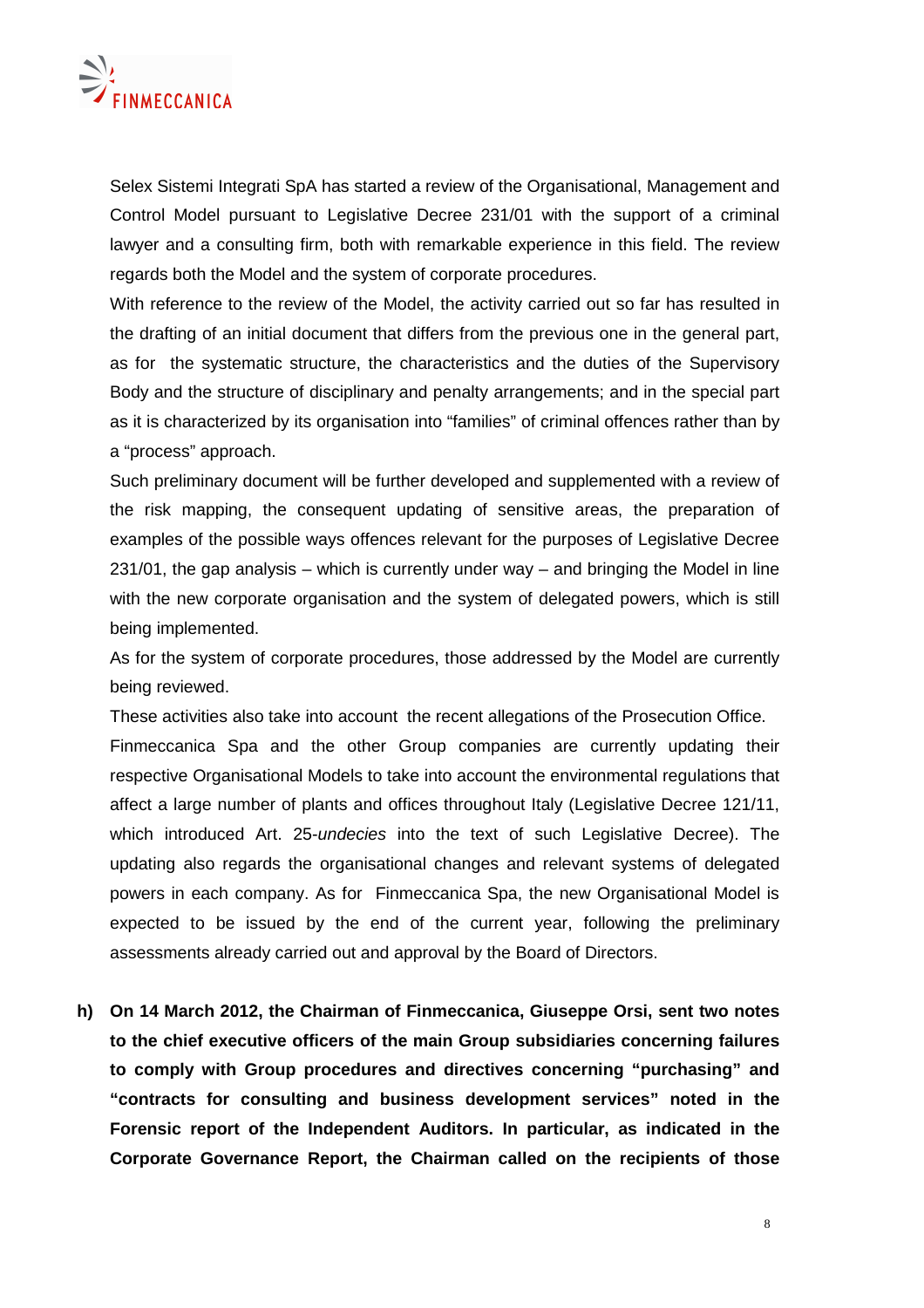**notes to fully comply with Group directives and procedures and asked them to report by 12 April 2012 on the actions taken and initiatives adopted.** 

**Please provide updated information on the disclosure by the Group companies concerning the initiatives adopted, as requested by the Chairman of Finmeccanica in the note of 14 March 2012.** 

The replies to the notes of the Chairman and Chief Executive Officer of Finmeccanica Spa were received from the subsidiaries by the specified deadlines and, in brief, they confirmed compliance with Group procedures, finding no issues other than those already known.

More specifically:

- as regards actions carried out or to be carried out with regard to consulting and business development engagements granted prior to the issue of Directive 17 on the "Execution and management of contracts in support of commercial activities with the Public Administrations, institutional clients and State-owned companies" and the Guidelines on "Commercial Advisors & Sales Promoters" issued on 11 January 2012 in implementation of that Directive, the companies have, where necessary, undertaken to update their contracts to take account of the instructions of Finmeccanica Spa by 30 June 2012 at the latest, as provided for in the Guidelines;
- as regards actions carried out or to be carried out with regard to purchasing, the companies reported that they deem the protocols in place appropriate both to the organisation and to the operational requirements of the various organisations. The purchasing process was also assessed within the audit plans activities, showing workability and substantial efficiency of the related control system .

## **II. Annual Financial Report**

**a) The above mentioned Report, in addressing risk management, states that the Group devotes specific attention to long-term fixed-price contracts. The Group conducts a review of the estimated costs of contracts at least quarterly and, as specified in the "Order Risk Management" directive, has implemented Lifecycle Management and Risk Assessment procedures. In addition, in consideration of the events that characterised 2011, the Group is also committed to "improving its industrial efficiency and its ability to precisely perform to customer**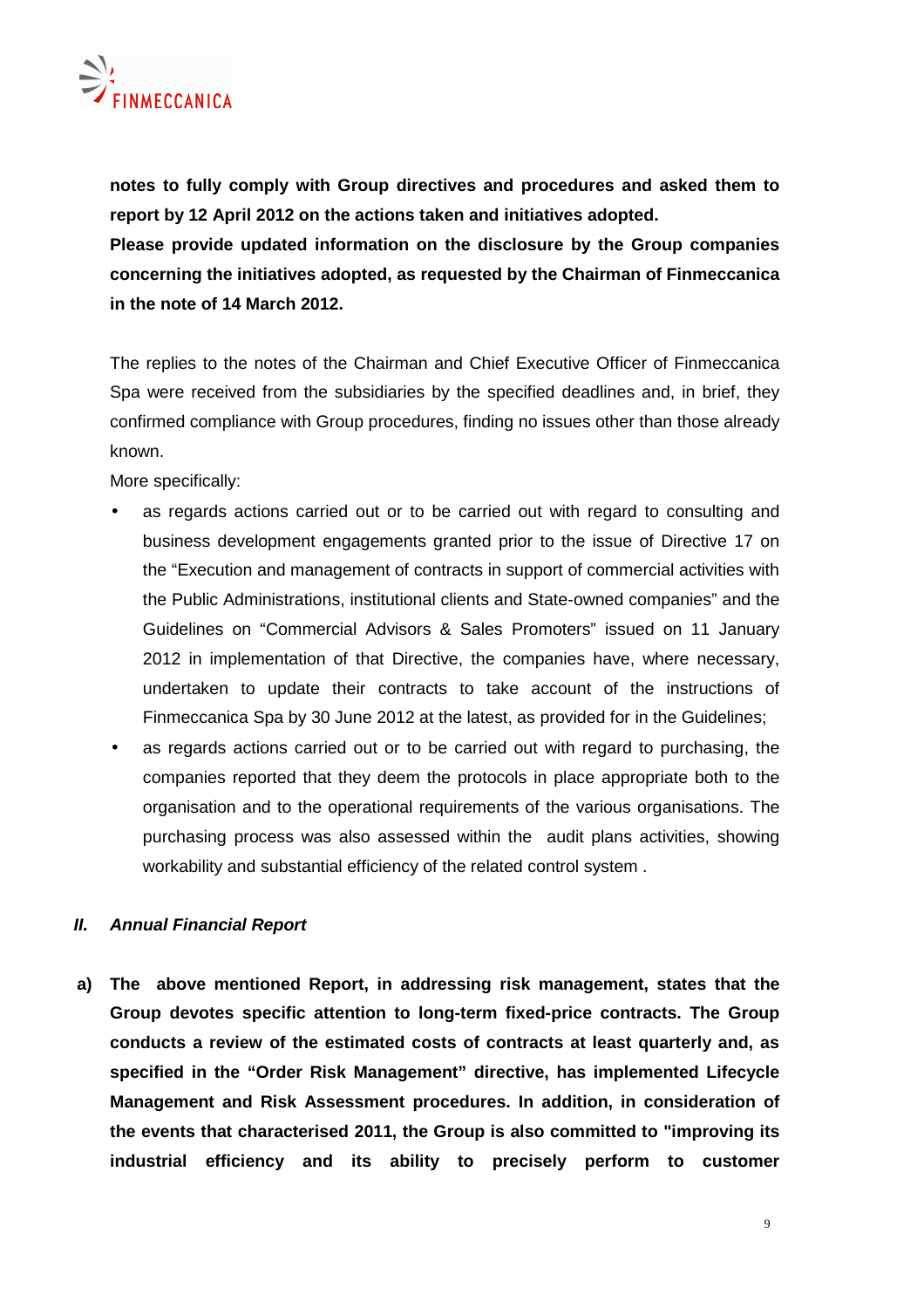

**specifications".** 

**Please describe (i) the control activities carried out concerning the effectiveness of those procedures and the related findings; (ii) the areas in which the improvement activities are to be undertaken.** 

The bid, management and control model of the Finmeccanica Group's programmes is founded on four essential processes that are activated during the bid preparation stage and governed with specific directives:

- EVMS Earned Value Management System, which specifies the rules to adopt in planning schedules, estimating costs and monitoring performance;
- Risk Management, which specifies the procedures to use in estimating, monitoring and updating order risks over the entire lifecycle of the project;
- Phase Review, a process that may involve persons external to the company in which the achievement of key programme milestones is assessed and, where necessary, actions to mitigate any issues are developed;
- Economic Value Added, which allows to synthetically measure the creation of value of single programmes through the combination of economic and financial variables.

The indicators of the performance of the main Group programmes produced by the application of the four methodologies indicated above, together with update of the estimated cost at completion, are provided by the operating companies to management control of the Parent Company on a quarterly basis, using a specific tool for this process. They serve as the basis for discussion of developments in the main orders and enable comprehensive analysis during specific management meetings held on at least a quarterly basis between the top management of Finmeccanica and that of the operating companies. Accordingly, the consistent application of these procedures and their results are constantly monitored by Group management control.

In addition, in view of the issues that emerged during 2011, as already reported by the directors as from the 2011 half-year report, the Group launched comprehensive restructuring and reorganisation processes to improve industrial efficiency and reduce costs associated with non-compliance and delays in the delivery of its products, with a specific focus on the engineering, manufacturing and procurement areas. Developments in those programmes are monitored and analysed specifically by Finmeccanica, using monthly dedicated reports by the operating companies that indicate the status of the process, developments in key performance indicators and the results achieved, as well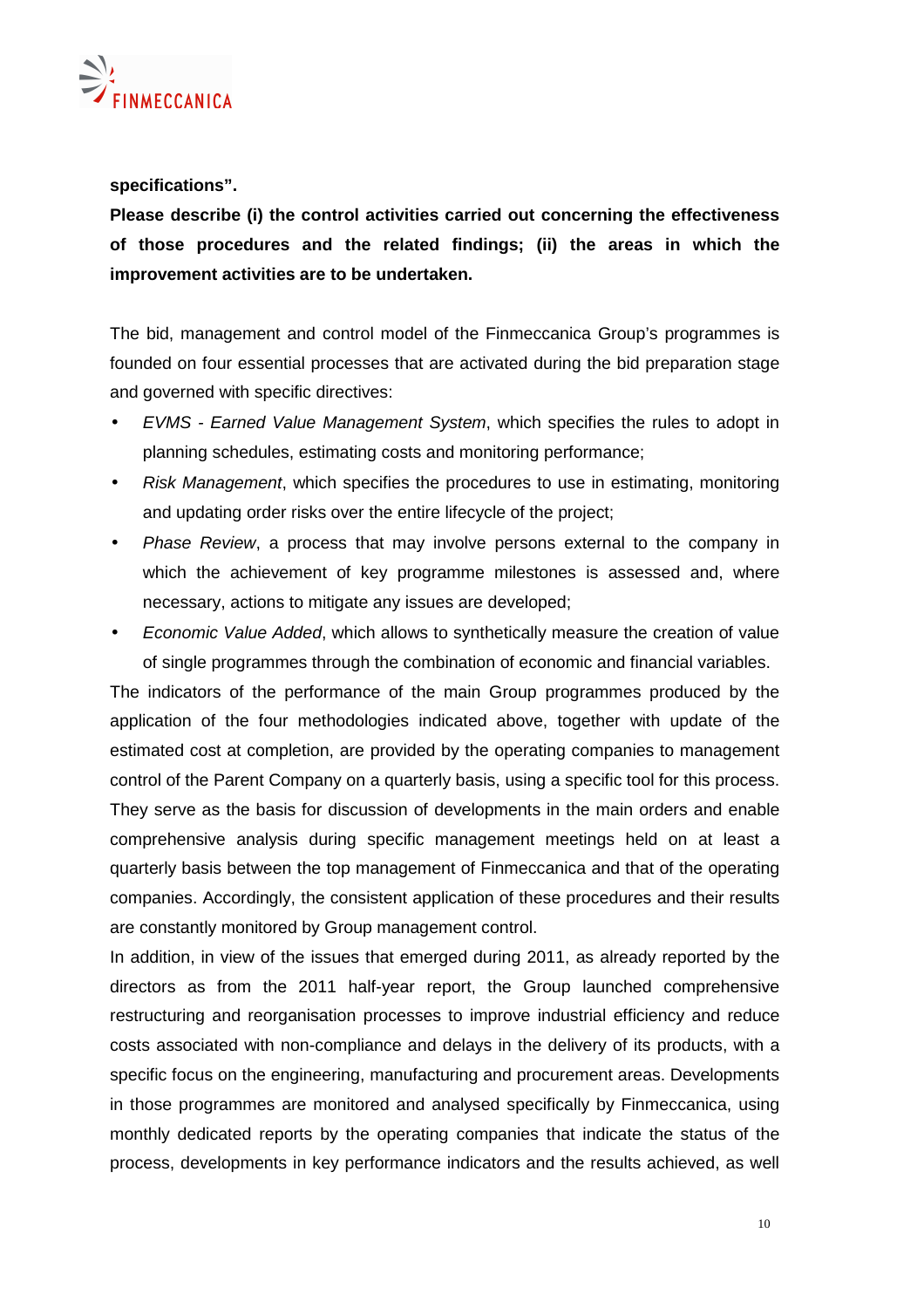

as any issues and the actions identified to address them.

**b) The mentioned Annual Financial Report discusses certain developments concerning the B787 programme that led to the recognition of significant charges considered "exceptional".** 

**Please provide information concerning (i) the overall amount of the order; (ii) the amounts recognised in Finmeccanica's consolidated financial statements, indicating annual percentages for stage of completion; (iii) the procedures used to determine the order charges in 2011, taking account of the initiation in December 2009 of a joint work plan with the customer to adjust the average price of the aircraft for the entire programme.** 

Within the B787 programme, which involves the manufacture by Boeing of a commercial aircraft in carbon fibre, Alenia Aermacchi SpA (hereinafter also "Alenia") is a key and sole supplier to Boeing in the manufacture of the stabilisers and part of the fuselage, accounting for about 15% of the total aircraft structure. More specifically, in 2005 Boeing and Alenia signed a framework agreement governing purchases that Boeing could make through 2021, up to a maximum of 1,022 aircraft and a maximum amount of about US\$ 7 billion (taking account of the various subsequent amendments).

The framework agreement was activated by Boeing with two orders, in 2005 and 2006, providing for the delivery of 300 fuselages. After the receipt of the initial order, significant difficulties encountered in the development the product meant the original price quote was no longer adequate and the price for the 300 assemblies ordered was revised upwards to ensure an appropriate return. For those orders, the revenues recognised in the consolidated financial statements of the Finmeccanica Group amounted to about €mil. 450 for the period 2006–2009, corresponding to a stage of completion of 17%. In 2010 and 2011, annual revenues amounted to about €mil. 245, bringing the stage of completion to 27% at 31 December 2010 and 37% at 31 December 2011.

In consideration of the major challenges encountered during product development, rendering the original price uneconomic, in December 2009 the parties initiated a joint process to adjust the remuneration of additional activities that could potentially be awarded to Alenia under the framework agreement in the case of the success of the programme. This process took account of the increase in the cost of the product as a result of subsequent configuration changes and the obvious difficulty of estimating costs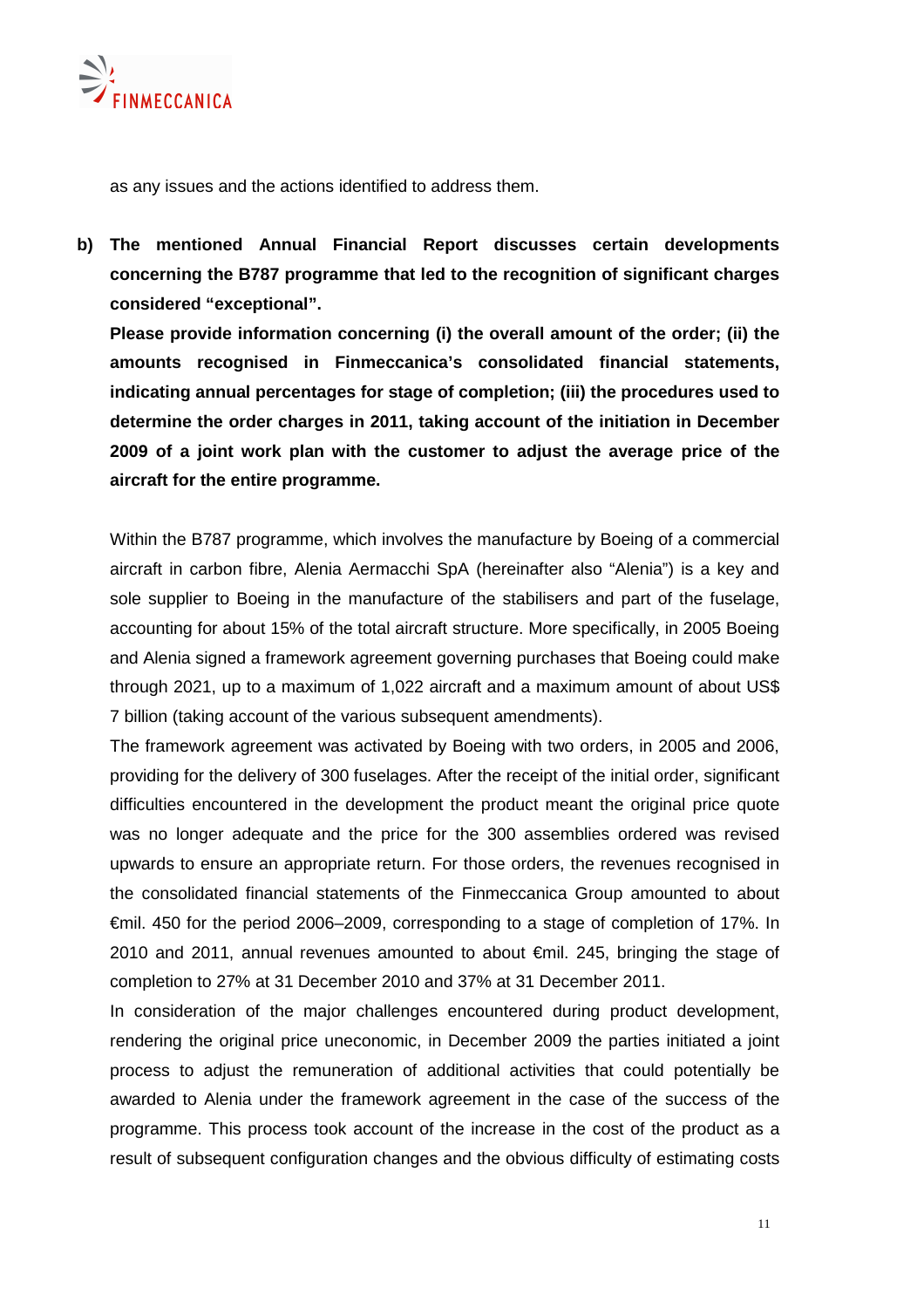

for an entirely innovative product. Pending completion of the process, a number of significant changes occurred in the reference scenario:

- in September 2011, Boeing presented an initial set of analytical evidence of losses incurred for non-compliance of the stabilisers already delivered. Consequently, the directors of Alenia recognised a provision for risks in the financial statements at 31 December 2011 equal to the maximum contractual amount that could be requested by Boeing (€mil. 161);
- the certification of the B787 (which was only issued in August 2011) and the delivery of the first aircrafts (beginning in September 2011) made it highly likely that Boeing would exercise its option to purchase additional assemblies. Pending completion of the renegotiation of the average prices of the assemblies (which is still under way), the directors of Alenia, even without any formal orders, prudentially recognised a provision of €mil. 500 to face for the risk of completing the entire programme at an average unrewarding price if compared to the estimated cost of the completion of the 1,022 units, as well as restating the margins on the first orders for 300 aircraft (with the elimination of cumulative margins recognised in the income statement from 2006 to 2010, totalling about  $\epsilon$ mil. 70).
- **c) Non-recurring costs include the effect of the impairment of the goodwill of DRS in the amount of €646 million "mainly as a result of the significant decline in expected volumes of activity due to: cuts in the US defence budget and, more generally, to the change in the US Department of Defence's strategy to scale back the size of forces and procurement, and the withdrawal of troops from theatres of war. It was also impacted by the decline in operating profitability, which, although remaining at good levels for the segment, reflects the industry's increased competitiveness and aggressiveness in the defence market", as well as the allocation of additional costs of €20 million for the restructuring plan to enhance the efficiency and optimise the company structures.**

**Please provide updated information concerning the implementation of the DRS reorganisation and the possible need in the short-term to review the targets set out in the business plan, including for the purposes of impairment testing and estimating restructuring costs.**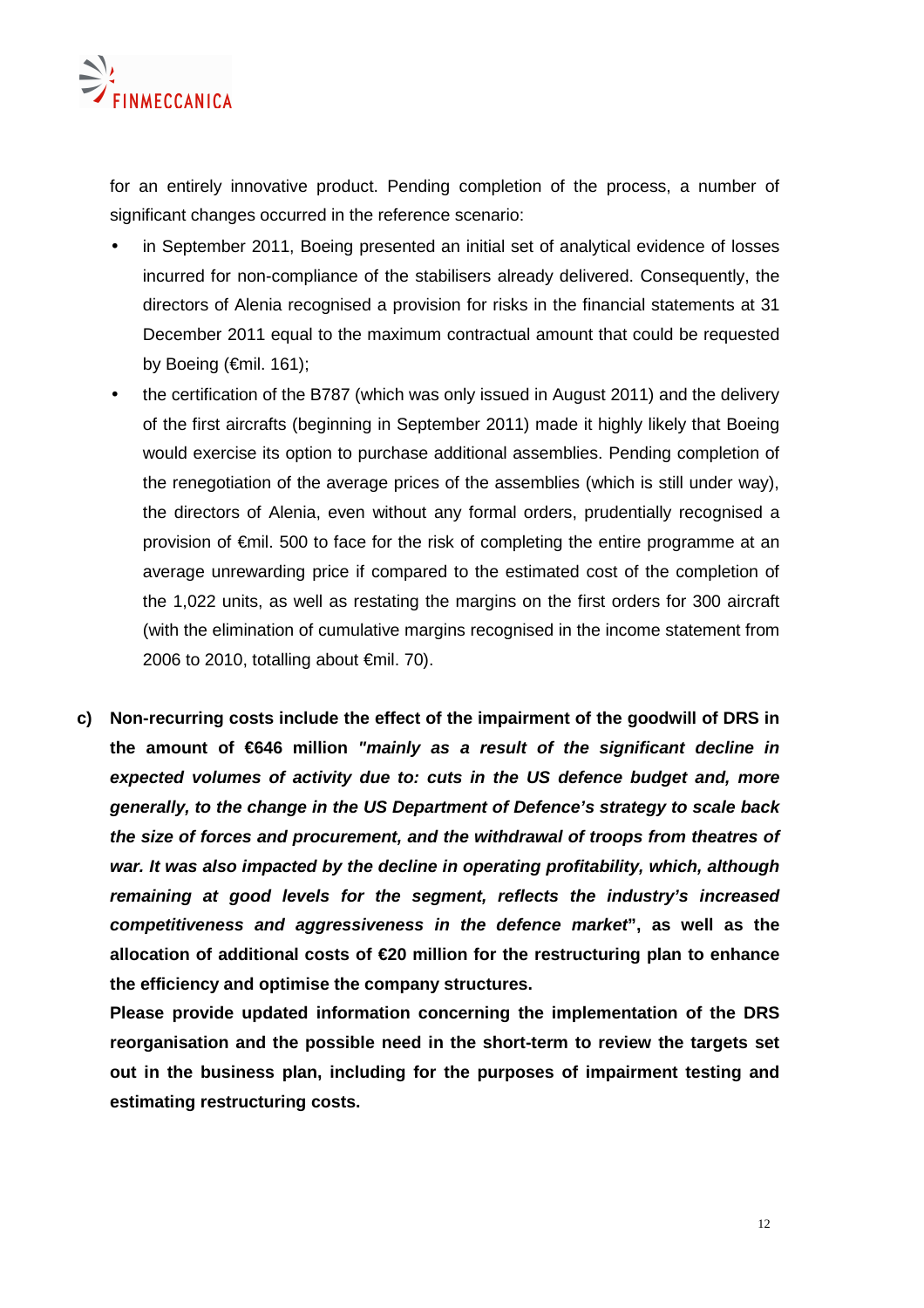

In a scenario affected by the cuts in the US defence budget and the consequent increase in the competitiveness and aggressiveness of our competitors, the DRS reorganisation is aimed at enhancing efficiency along the following lines:

- rationalising the corporate structure, through the merger and consolidation of certain businesses and the adjustment of the DRS operating and management structure to take account of the changing competitive context, enabling it to offer its products on a more integrated basis;
- reducing structure duplications, with the concentration of operations at a smaller number of sites, especially with particular reference to corporate activities;
- adjusting the workforce to production volumes, which have declined from the level seen up to 2010.

In early 2012, DRS continued the actions to adjust the workforce begun in 2011 and started other activities to rationalise and adjust its structure, with a particular focus on developing a new, more highly integrated organisation targeting three business areas, as well as consolidating its structures.

Management feels these actions are suitable to enable DRS to maintain its competitive positioning, even in the complex market environment in which it operates, and to improve profitability.

As regards the impairment testing conducted for the purposes of the financial statements at 31 December 2011, the outcome of the tests was adversely impacted by the current situation in the US market, prompting the recognition of an impairment loss of €mil. 646, determined on the basis of a plan that incorporates the effects of the actions already taken. The net expected benefits of the additional restructuring initiatives that had not yet been implemented as of the balance sheet date were not considered in determining the result for the year, as provided for by the applicable accounting standards, although in the absence of further market deterioration they could improve the prospective contribution of DRS to the performance of the Finmeccanica Group.

## **III. Events and media reports following the publication of the documentation prepared for the Shareholders' Meeting.**

**a) The particular reference in this case is the press release of 18 April 2012 with which Finmeccanica provided clarifications concerning the circumstances involving Valter Lavitola, the Hon. Marco Reguzzoni and the supply of**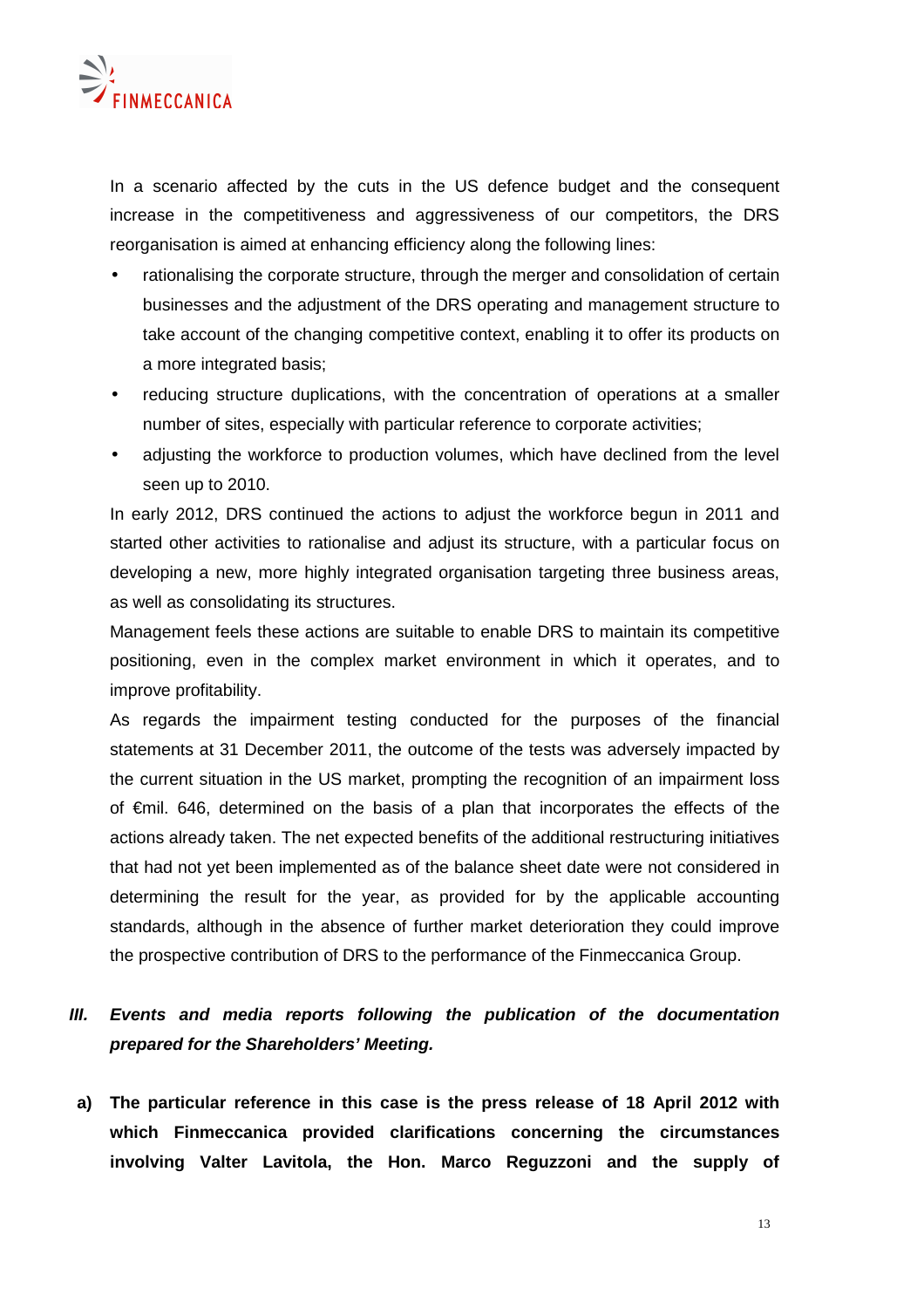

**AgustaWestland helicopters to India as well as the press reports concerning, among others, the investigation conducted by the Prosecutor's Office of Naples and the alleged relationships between the companies of the Finmeccanica Group and companies referable to Guido Ralph Haschke concerning orders acquired in India. Reference is also made to the note issued by the company on 2 May 2012 concerning these events.** 

**Please provide information concerning the internal audit checks performed by the Issuer concerning these events, indicating, among other things:** 

- **i) with regard to the lease agreement for the premises to be used for AgustaWestland customer support services between the latter and Avioport SpA, whose shareholders include Malpensa Real Estate BV (70%) and Finair Srl (30%), if the shareholders of Finair Srl and Polo Ticino Uno SpA (which holds 70% of Finair Srl) include any related parties of the Finmeccanica Group or are associated with the Hon. Marco Reguzzoni;**
- **ii) with regard to the relationships between the Finmeccanica Group and Guido Ralph Haschke and/or companies referable to him, any transactions carried out with such counterparties;**
- **iii) the conclusions reached, even if preliminary, concerning the potential risks and any economic and financial impact on the Group's situation at 31 December 2011 of the enquiries under way concerning the tenders in India and the consulting services rendered by Mr Haschke.**
- i) The checks performed by AgustaWestland SpA concerning the identity of the shareholders of Finair Srl and Polo Ticino Uno SpA did not find any natural or legal persons who are related parties of the Finmeccanica Group. In addition, the information obtained indicates that none of those parties is associated with the Hon. Marco Reguzzoni;
- ii) the checks performed concerning relations between the Finmeccanica Group and Guido Ralph Haschke and/or companies referable to him found that:
	- Alenia Aeronautica SpA (now Alenia Aermacchi SpA) entered into a Service Agreement in the Indian subcontinent for the period from 1 April 2011 to 31 March 2012, for a fee of  $\epsilon$  300,000, of which  $\epsilon$  220,000 have been paid to date;
	- OtoMelara SpA entered into a Service Agreement regarding naval and land products in India for the period from April 2011 to March 2012, for a fee of  $\epsilon$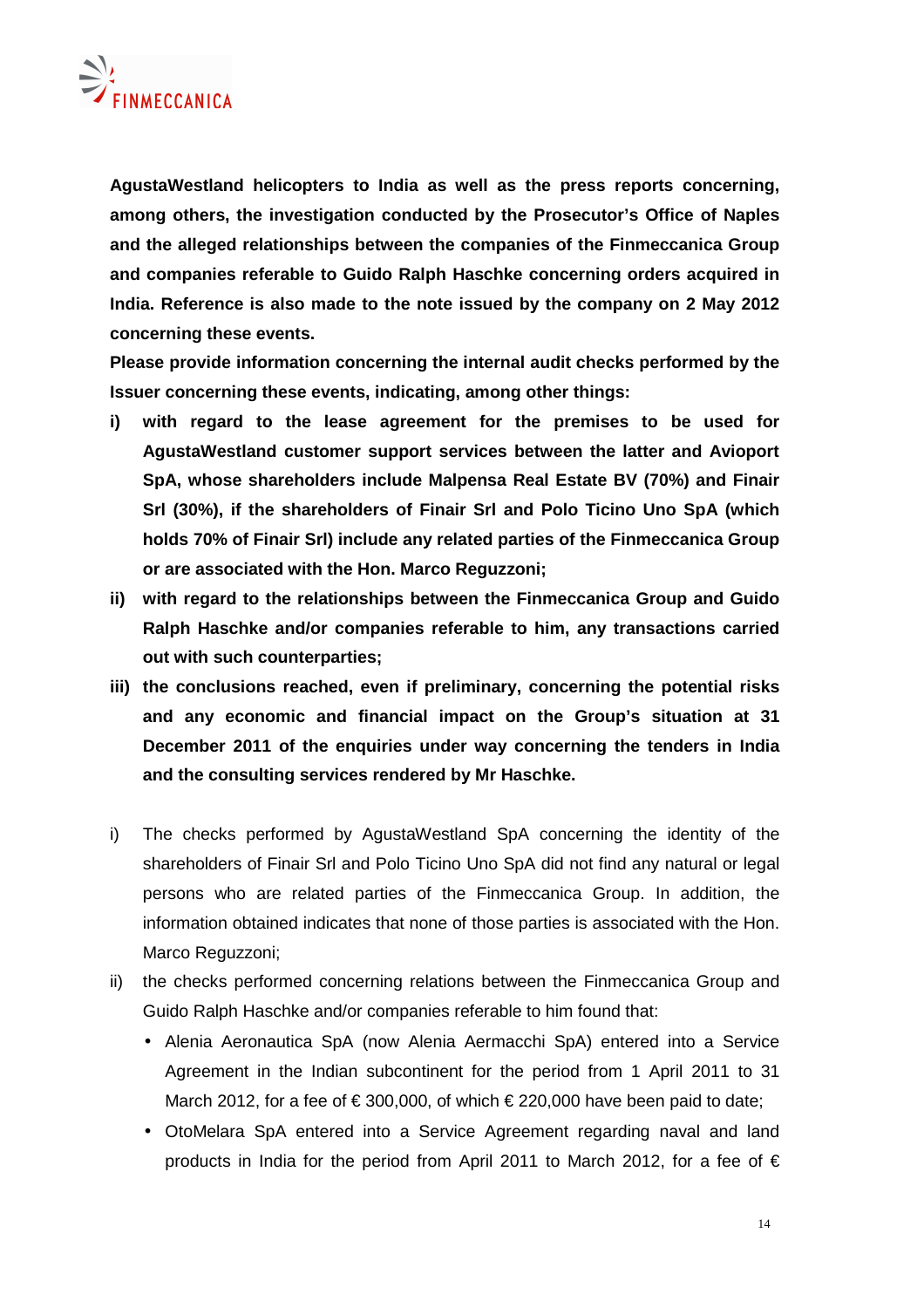

58,000;

- AgustaWestland SpA entered into three Consultancy Agreements between December 2005 and September 2007 concerning scouting for the sale of civilian helicopters in India, for which fees totalling  $\epsilon$  400,000 were paid. Those agreements have no connection with the subsequent supply of the 12 helicopters discussed above;
- Ansaldo Energia SpA, through its Abu Dhabi branch, entered into a contract for specialised personnel for assembly and worksite activities in the Middle East and North Africa. The agreement covered the period from 1 January 2005 to 31 December 2006 at an annual cost of €. 600,000. Ansaldo Energia SpA also entered into two commercial support contracts and one contract for the supply of specialised personnel: the first, dated 15 June 2006, regarded the acquisition of an order from a private Indian party for a fee of  $\epsilon$  202,000; the second, dated 15 January 2011, regarded the supply of spare parts for a plant in India, with a fee of  $€$  249,000, of which  $€$  223,000 have been paid to date; the third regarded security services for a worksite in Algeria for the period 2007 – 2010, for a total fee of € 1,140,000, of which  $€$  1,093,000 have been paid to date;
- Ansaldo Breda SpA entered into a commercial promotion contract in India covering the period from 1 November 2008 to 31 October 2009, for a fee of €t.120,000;
- iii) at present, the Company has not found any potential risks or any potential economic and financial impact on the Group's situation at 31 December 2011 deriving from the enquiries under way concerning the tenders in India and the activities of Mr Haschke.
- **b) With regard to the notices of investigation transmitted to members of the Board of Directors of Finmeccanica concerning, among other things, the criminal offence of illegal financing of political parties, please provide adequate information concerning the checks and all other actions that the Issuer intends to carry out.**

On 2 May 2012 the director of Finmeccanica Spa Franco Bonferroni, during a joint meeting of the Internal Audit Committee and the Board of Statutory Auditors of the Company, announced that, at the end of March 2012, he had received a notice of